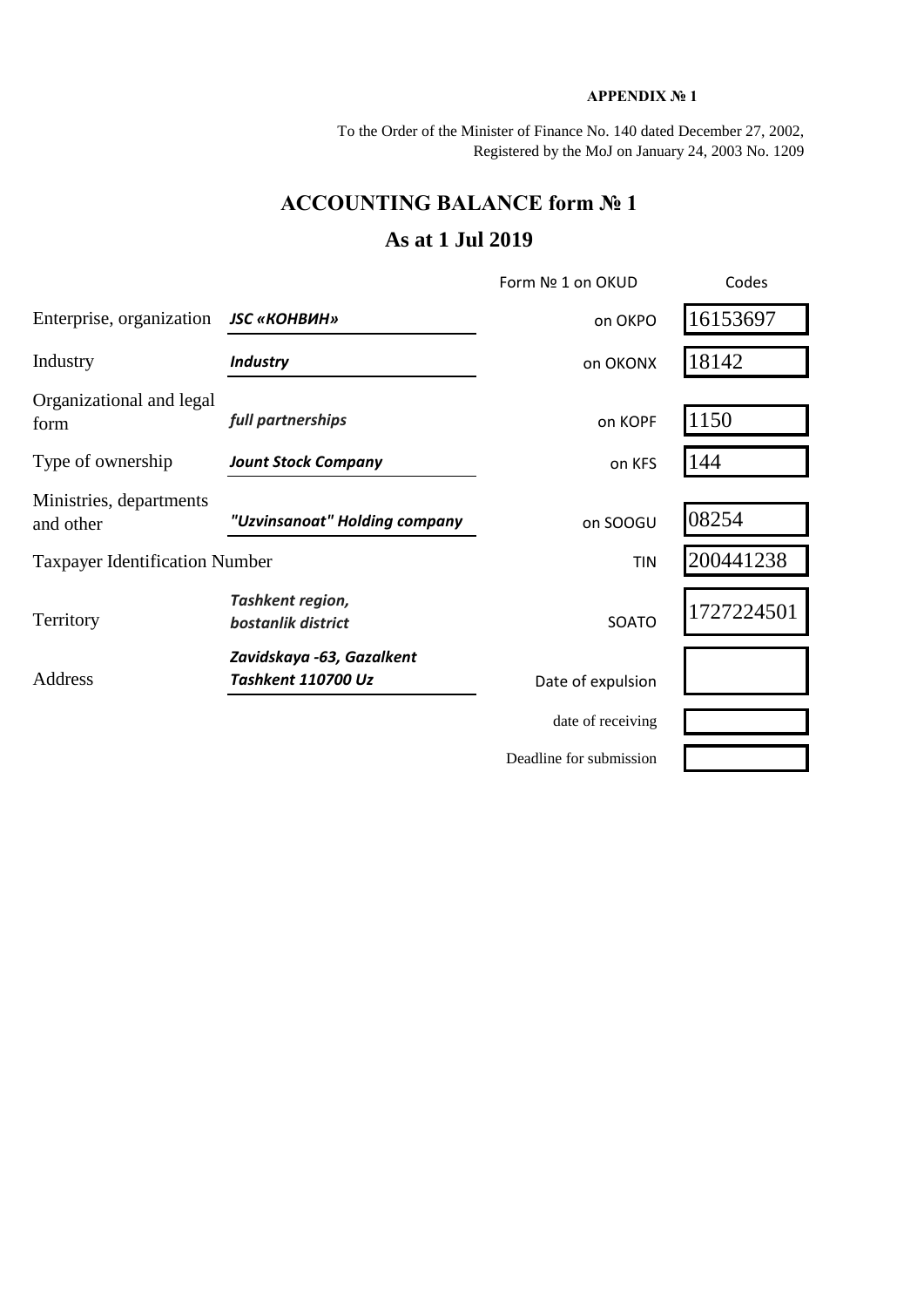| The name of the indicator                                          | Line code      | At the beginning<br>of the reporting<br>period | At the end of the<br>reporting period |  |
|--------------------------------------------------------------------|----------------|------------------------------------------------|---------------------------------------|--|
| $\mathbf{1}$                                                       | $\overline{2}$ | 3                                              | 4                                     |  |
| <b>ASSETS</b>                                                      |                |                                                |                                       |  |
| I. Long-term assets                                                |                |                                                |                                       |  |
| Property, plant and equipment:                                     |                |                                                |                                       |  |
| Initial (replacement) cost (0100, 0300)                            | 10             | 6 499 841                                      | 6958896                               |  |
| Sum of depreciation (0200)                                         | 11             | 3 101 945                                      | 3 397 976                             |  |
| Residual (book) value (line 010-011)                               | 12             | 3 397 896                                      | 3 560 920                             |  |
| <b>Intangible assets:</b>                                          |                |                                                |                                       |  |
| Original cost (0400)                                               | 20             |                                                |                                       |  |
| Amortization amount (0500)                                         | 21             |                                                |                                       |  |
| Residual (book) value (line 020-021)                               | 22             |                                                |                                       |  |
| Long-term investments, total                                       |                |                                                |                                       |  |
| (line $040+050+060+070+080$ ), including:                          | 30             | 168 585                                        | 168 585                               |  |
| Securities (0610)                                                  | 40             | 5 5 8 5                                        | 5 5 8 5                               |  |
| Investments in subsidiaries (0620)                                 | 50             |                                                |                                       |  |
| Investments in associates (0630)                                   | 60             |                                                |                                       |  |
| Investments in an enterprise with foreign capital (0640)           | 70             |                                                |                                       |  |
| Other long-term investments (0690)                                 | 80             | 163 000                                        | 163 000                               |  |
| Equipment for planting (0700)                                      | 90             |                                                |                                       |  |
| Capital investments (0800)                                         | 100            | 5 100                                          |                                       |  |
| Long-term accounts receivable (0910,0920,090,0940)                 | 110            |                                                |                                       |  |
| From it: overdue                                                   | 111            |                                                |                                       |  |
| Long-term deferred expenses (0950,0960,0990)                       | 120            |                                                |                                       |  |
| Total for section I (line 012+022+030+090+100+110+120)             | 130            | 3 571 581                                      | 3729 505                              |  |
| <b>II.</b> Current assets                                          |                |                                                |                                       |  |
| Inventories, total (line 150+160+170+180), including:              | 140            | 6 031 566                                      | 9750688                               |  |
| Production reserves (1000,1100,1500,1600)                          | 150            | 5 385 058                                      | 8 9 65 149                            |  |
| Incomplete production (2000,2100,2300,2700)                        | 160            | 646 508                                        | 783 535                               |  |
| Finished products (2800)                                           | 170            |                                                | 2 0 0 4                               |  |
| Goods (2900 less 2980)                                             | 180            |                                                |                                       |  |
| Deferred expenses (3100)                                           | 190            | 24 001                                         | 12 842                                |  |
| Deferred expenses (3200)                                           | 200            |                                                |                                       |  |
| Debtors, total:                                                    |                |                                                |                                       |  |
| (line $220+230+240+250+260+270+280+290+300+310$ )                  | 210            | 3 365 782                                      | 4 3 24 1 19                           |  |
| Out of it past due                                                 | 211            |                                                |                                       |  |
| Indebtedness of buyers and customers (4000 less 4900)              | 220            | 3 266 441                                      | 4 126 118                             |  |
| Debt of stand-alone units (4110)                                   | 230            |                                                |                                       |  |
| Debt of subsidiaries and dependent business entities (4120)        | 240            |                                                |                                       |  |
| Advances issued to personnel (4200)                                | 250            |                                                |                                       |  |
| Advances paid to suppliers and contractors (4300)                  | 260            | 1 5 4 7                                        | 16 874                                |  |
| Advance payments on taxes and duties to the budget (4400)          | 270            | 1 3 2 5                                        | 7 3 5 0                               |  |
| Advance payments to state trust funds and insurance (4500)         | 280            |                                                |                                       |  |
| Debt of founders on contributions to the authorized capital (4600) | 290            |                                                |                                       |  |
| Debt of staff for other operations (4700)                          | 300            | 1781                                           | 56 090                                |  |
| Other accounts receivable (4800)                                   | 310            | 94 688                                         | 117 687                               |  |
| Cash, in total (line.330+340+350+360), including:                  | 320            | 9 111 825                                      | 3 039 836                             |  |
| Cash on hand (5000)                                                | 330            |                                                |                                       |  |
| Cash on the current account (5100)                                 | 340            | 9 0 9 3 6 6                                    | 3 0 3 4 8 4 7                         |  |
| Cash in foreign currency (5200)                                    | 350            |                                                |                                       |  |
| Other cash and cash equivalents (5500,5600,5700)                   | 360            | 12 4 5 9                                       | 4 9 8 9                               |  |
| Short-term investments (5800)                                      | 370            |                                                |                                       |  |
| Other current assets (5900)                                        | 380            | 153 085                                        | 95 659                                |  |
| Total for section II (line 140+190+200+210+320+370+380)            | 390            | 18 686 259                                     | 17 223 144                            |  |
| Total for the balance asset (line 130+390)                         | 400            | 22 257 840                                     | 20 952 649                            |  |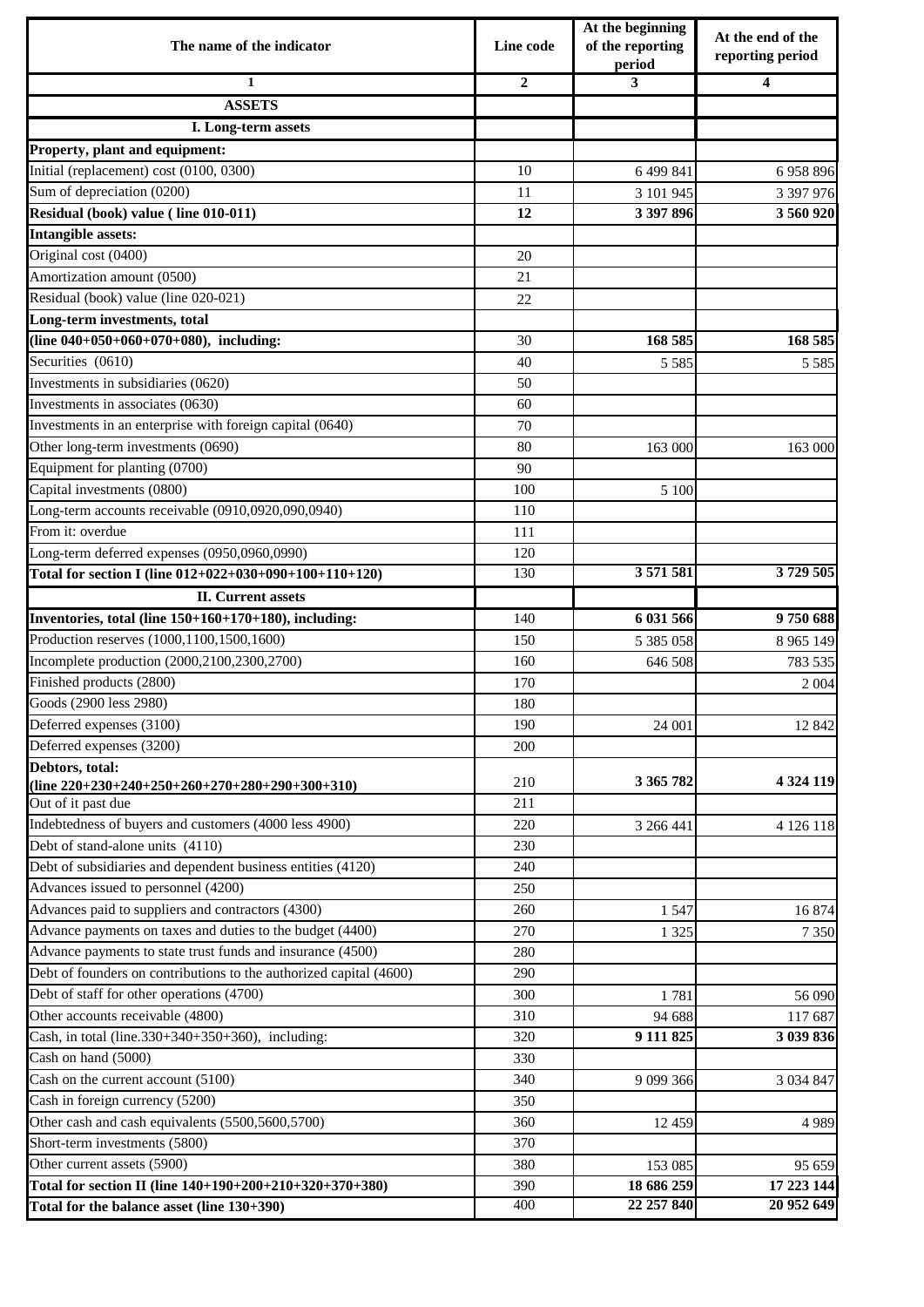| The name of the indicator                                                                                             |                | At the<br>beginning of<br>the reporting<br>period | At the end of<br>the reporting<br>period |
|-----------------------------------------------------------------------------------------------------------------------|----------------|---------------------------------------------------|------------------------------------------|
| 1                                                                                                                     | $\overline{2}$ | 3                                                 | $\overline{\mathbf{4}}$                  |
| <b>PASSIVE</b>                                                                                                        |                |                                                   |                                          |
| I. Sources of own funds                                                                                               |                |                                                   |                                          |
| Share capital (8300)                                                                                                  | 410            | 1 415 316                                         | 2 830 632                                |
| Added capital (8400)                                                                                                  | 420            |                                                   |                                          |
| Reserve capital (8500)                                                                                                | 430            | 1 621 202                                         | 3 641 350                                |
| Treasury shares (8600)                                                                                                | 440            |                                                   |                                          |
| Retained earnings (uncovered loss) (8700)                                                                             | 450            | 5 440 475                                         | 1 815 469                                |
| Target Receipts (8800)                                                                                                | 460            |                                                   |                                          |
| Reserves for future expenses and payments (8900)                                                                      | 470            |                                                   |                                          |
| Total for section I (line 410+420+430-440+450+460+470)                                                                | 480            | 8 476 993                                         | 8 2 8 7 4 5 1                            |
| <b>II. Commitments</b>                                                                                                |                |                                                   |                                          |
| Long-term liabilities, total:                                                                                         |                |                                                   |                                          |
| (line $500+510+520+530+540+550+560+570+580+590$ )                                                                     | 490            |                                                   |                                          |
| Including: long-term accounts payable (line 500+520+540+560+590)                                                      | 491            |                                                   |                                          |
| From it: overdue long-term accounts payable                                                                           | 492            |                                                   |                                          |
| Long-term debt to suppliers and contractors (7000)                                                                    | 500            |                                                   |                                          |
| Long-term debt to separate divisions (7110)                                                                           | 510            |                                                   |                                          |
| Long-term debt to subsidiaries and dependent companies (7120)                                                         | 520            |                                                   |                                          |
| Long-term deferred income (7210,7220,7230)                                                                            | 530            |                                                   |                                          |
| Long-term deferred tax liabilities and compulsory payments (7240)<br>Other long-term deferred liabilities (7250,7290) | 540<br>550     |                                                   |                                          |
| Advances received from customers and customers (7300)                                                                 | 560            |                                                   |                                          |
| Long-term bank loans (7810)                                                                                           | 570            |                                                   |                                          |
| Long-term loans (7820,7830,7840)                                                                                      | 580            |                                                   |                                          |
| Other long-term accounts payable (7900)                                                                               | 590            |                                                   |                                          |
| Current liabilities, total (line $610 + 630 + 640 + 650 + 660 + 670 + 680$                                            |                |                                                   |                                          |
| $+690+700+710+720+730+740+740+750+760$                                                                                | 600            | 13 780 847                                        | 12 665 198                               |
| Including: current accounts payable                                                                                   |                |                                                   |                                          |
| $(line 610 + 630 + 650 + 670 + 680 + 690 + 700 + 710 + 720 + 760)$                                                    | 601            | 13 780 847                                        | 12 665 198                               |
| From it: overdue current accounts payable                                                                             |                |                                                   |                                          |
|                                                                                                                       | 602            |                                                   |                                          |
| Debt to suppliers and contractors (6000)                                                                              | 610            | 3 087 608                                         | 6 049 491                                |
| Indebtedness to separate divisions (6110)                                                                             | 620            |                                                   |                                          |
| Debts to subsidiaries and dependent companies (6120)                                                                  | 630            | 17 28 3                                           | 17 283                                   |
| Deferred income (6210,6220,6230)                                                                                      | 640            |                                                   |                                          |
| Deferred tax and mandatory payments (6240)                                                                            | 650            |                                                   |                                          |
| Other deferred liabilities (6250,6290)                                                                                | 660            |                                                   |                                          |
| Received advances (6300)                                                                                              | 670            | 86 215                                            | 130 457                                  |
| Arrears of payments to the budget (6400)                                                                              | 680            | 9 424 870                                         | 3 982 655                                |
| Insurance debts (6510)                                                                                                | 690            |                                                   | 24 189                                   |
| Arrears in payments to state trust funds (6520)                                                                       | 700            | 360 223                                           | 128                                      |
| Debt to founders (6600)                                                                                               | 710            | 349 626                                           | 2 038 064                                |
| Arrears of wages (6700)                                                                                               | 720            | 49 3 85                                           | 64 509                                   |
| Short-term bank loans (6810)                                                                                          | 730            |                                                   |                                          |
| Short-term loans (6820,6830,6840)                                                                                     | 740            |                                                   |                                          |
| Current portion of long-term liabilities (6950)                                                                       | 750            |                                                   |                                          |
| Other accounts payable (6900 except 6950)                                                                             | 760            | 405 637                                           | 358 422                                  |
| Total for section II (line $490 + 600$ )                                                                              | 770            | 13 780 847                                        | 12 665 198                               |
| Total on the liabilities of the balance sheet (line $480 + 770$ )                                                     |                | 22 257 840                                        | 20 952 649                               |